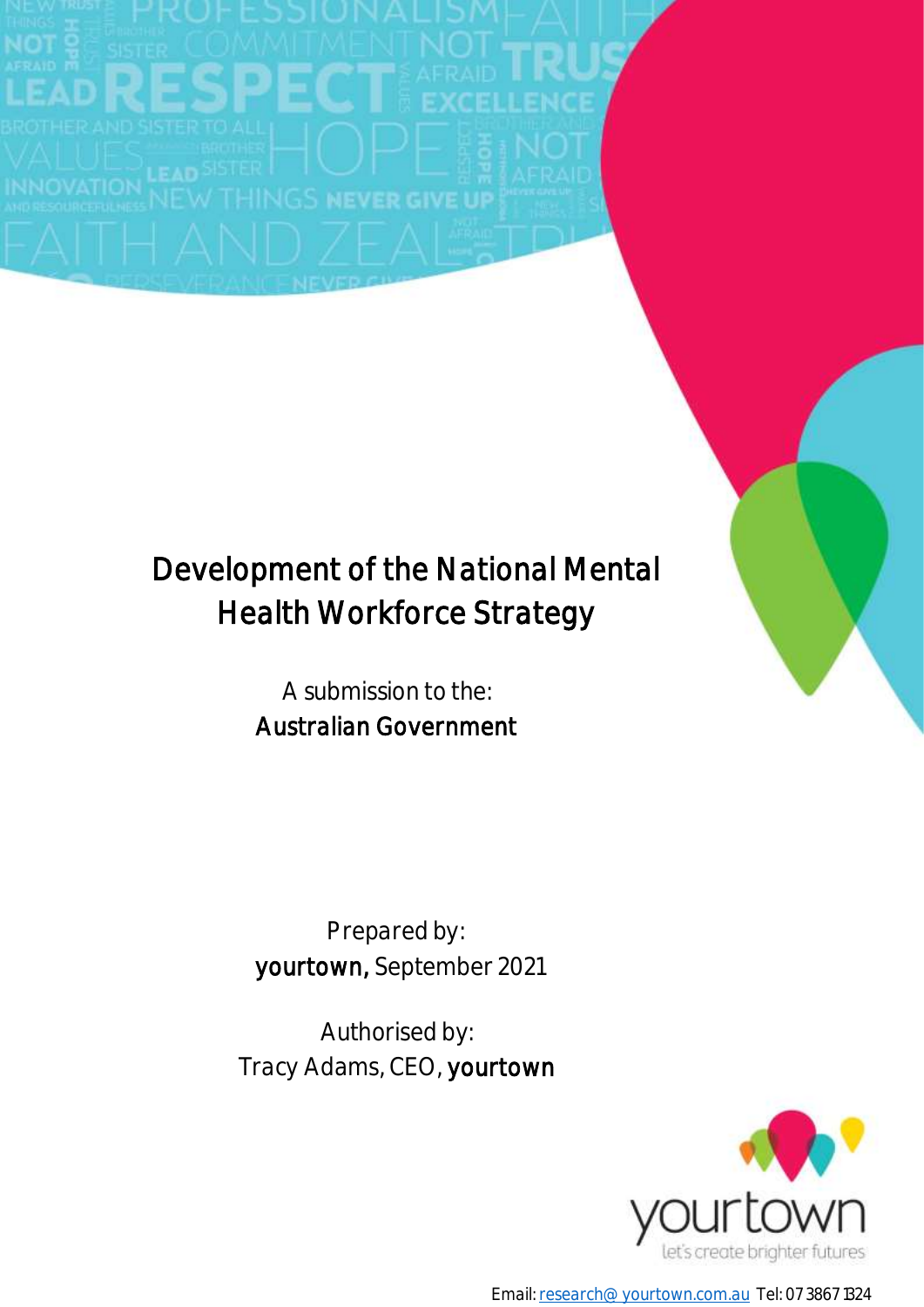yourtown is a national organisation and registered charity that aims to tackle the issues affecting the lives of children and young people. Established in 1961, yourtown's mission is to enable young people, especially those who are marginalised and without voice to improve their quality of life.

yourtown provides a range of face-to-face and virtual services to children, young people and families, these include:

- Accommodation responses to young parents with children who are at risk and to women and children seeking refuge from domestic and family violence
- Expressive Therapy interventions for young children and infants who have experienced trauma and abuse or been exposed to violence
- Young Parent Programs offering case work, individual and group work support and child development programs for young parents and their children
- Parentline, a telephone and online counselling and support service for parents and carers
- Kids Helpline, a national free 24/7 telephone and on-line counselling and support service for 5 to 25 year olds, with special capacity for young people with mental health issues
- Employment and educational programs and social enterprises, which support young people to re-engage with education and/or employment, including programs specifically developed for those in long term unemployment
- Mental health service/s for children aged 0-11 years old, and their families, with moderate mental health needs.

# Kids Helpline

Kids Helpline is Australia's only national 24/7, confidential support and counselling service specifically for children and young people aged 5-25 years. It offers counselling support via telephone, email, webchat and counsellor supervised peer to peer support via My Circle. In addition, Kids Helpline's website provides a range of tailored self-help resources. Kids Helpline is staffed by a paid professional workforce, with counsellors holding a tertiary qualification.

Since March 1991, children and young people have been contacting Kids Helpline about a diverse group of issues ranging from everyday topics, such as family, friends and school, to more serious issues of child abuse, bullying, mental health issues, drug and alcohol use, self-injury and suicide.

Despite the challenges COVID-19 has presented, Kids Helpline has remained operational every day of 2020 and 2021. In 2020, Kids Helpline counsellors responded to nearly 180,000 contacts from children and young people across the nation aged 5-25, representing a 21% increase in responses from 2019. Of these contacts, 90,077 were counselling sessions with children and young people seeking help about issues and concerns; and 85,935 were other conversations and contacts with our telephone and online services.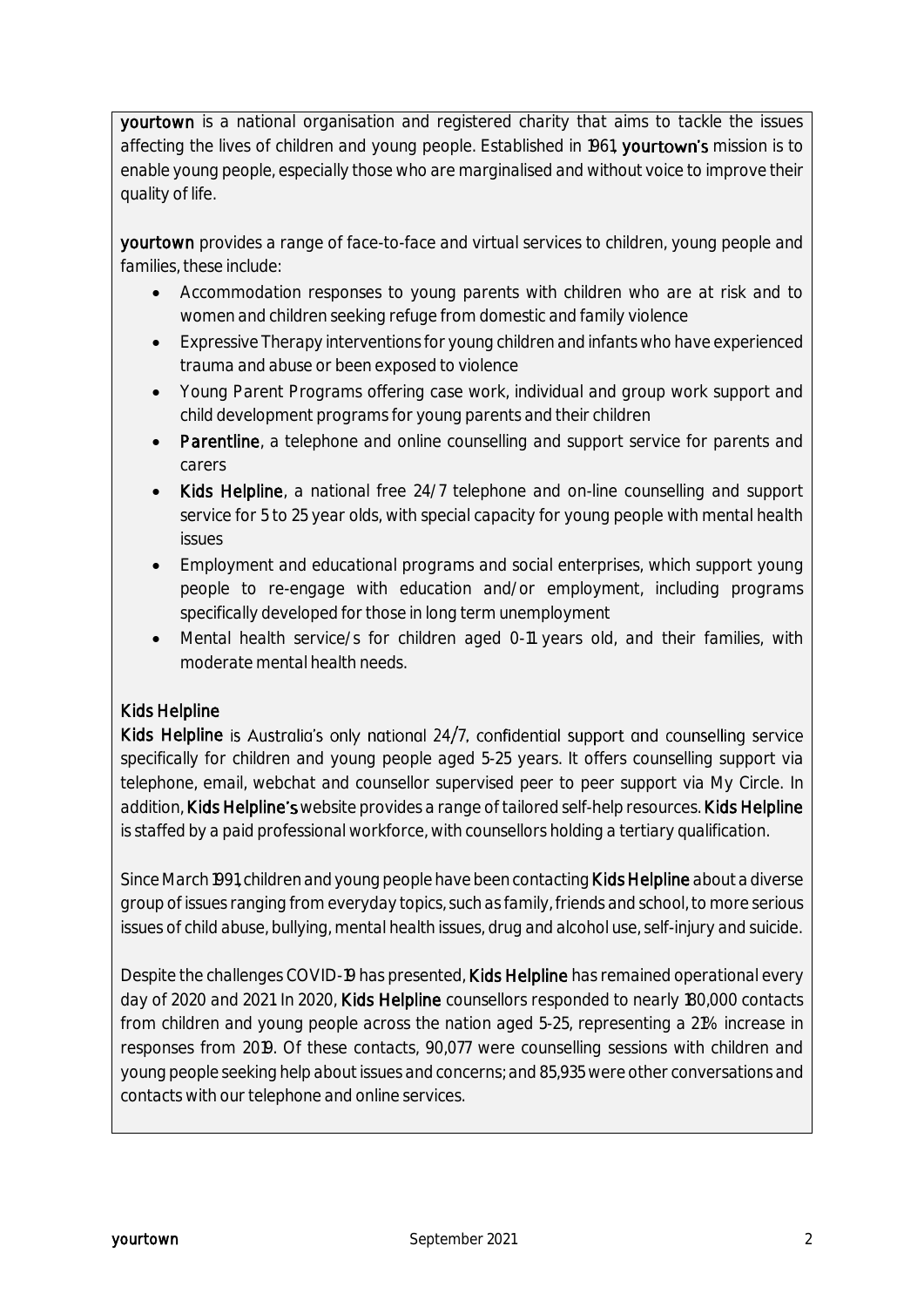yourtown welcomes the opportunity to respond to ACIL Allen's consultation being carried out on behalf of the Australian Government, in relation to their consultation draft on the National Mental Health Workforce Strategy 2021-2031 (the Strategy). We also note the Australian Government's intent that the new Strategy was to 'attract, train and retain the workforce needed to meet the rising demands of the mental health system in Australia'.

#### Include strategies to attract, train and retrain a digital workforce

yourtown strongly supports the planning for and developing a national mental health workforce that is equipped with skills to meet the mental health challenges of the 21<sup>st</sup> Century. However, what is lacking from the consultation draft is any recognition at all of the digital mental health workforce. There is no mention of the specific skill sets required to provide mental health support virtually, let alone how to 'attract, train and re-train' a digital workforce that is already at the forefront of meeting the rising demands of the mental health system in Australia. Nor is there mention of digital mental health helplines even though they form part of the Workforce's Terms of Reference. And there is only passing reference to the development of the National Digital Mental Health Framework (currently being scoped by a separate consultancy firm, PwC) under the Fifth National Mental Health and Suicide Prevention Plan.

Without recognition of digital workforces and the skills required for virtual service delivery within the national mental health workforce strategy, is it difficult to see how the Australian Government will ever develop an effective, integrated and strategic approach to establishing a mental health workforce that it is fit for purpose in the 2<sup>1st</sup> Century. A 2<sup>1st</sup> Century mental health workforce needs to be sufficiently agile, scalable and adaptable to meet spikes in demand. It also needs to be skilled in, and equipped to adapt to, and embrace the technological changes to service delivery that will inevitably occur within the next 10 years, and the longer term. Particularly as the younger generation rises up and demands more virtual mental health services as part of a blended service delivery model into the future.

Each year, one in five rural and remote Australians experience a mental disorder.<sup>1</sup> The failure to recognise digital mental health servicing, also fails to recognise the needs of those living in remote and regional Australia who already face significant servicing gaps, and opportunities to address those gaps. While the draft strategy supports the development of locally developed workforces to respond to service delivery needs of rural and remote communities, without digital mental health strategies that include a professional well-equipped mental health workforce, the divide between those who can access services due to their urban setting and those who live in regional/remote communities will continue to grow.

The Strategy needs to recognise the place that digital mental health services fulfil through an array of different roles, and how they support many different needs within the mental health system. Kids Helpline is a prominent example of how digital services complement the mental health services infrastructure through the integral role it plays in prevention, system navigation and (soft) entry to the system, safety net, and case management of more complex and diagnosed mental

**<sup>-</sup>**<sup>1</sup> Bishop L., Ransom A., Laverty, M & Gale L (2017) *Mental health in remote and rural communities*, Canberra, Royal Flying Doctor Service of Australia.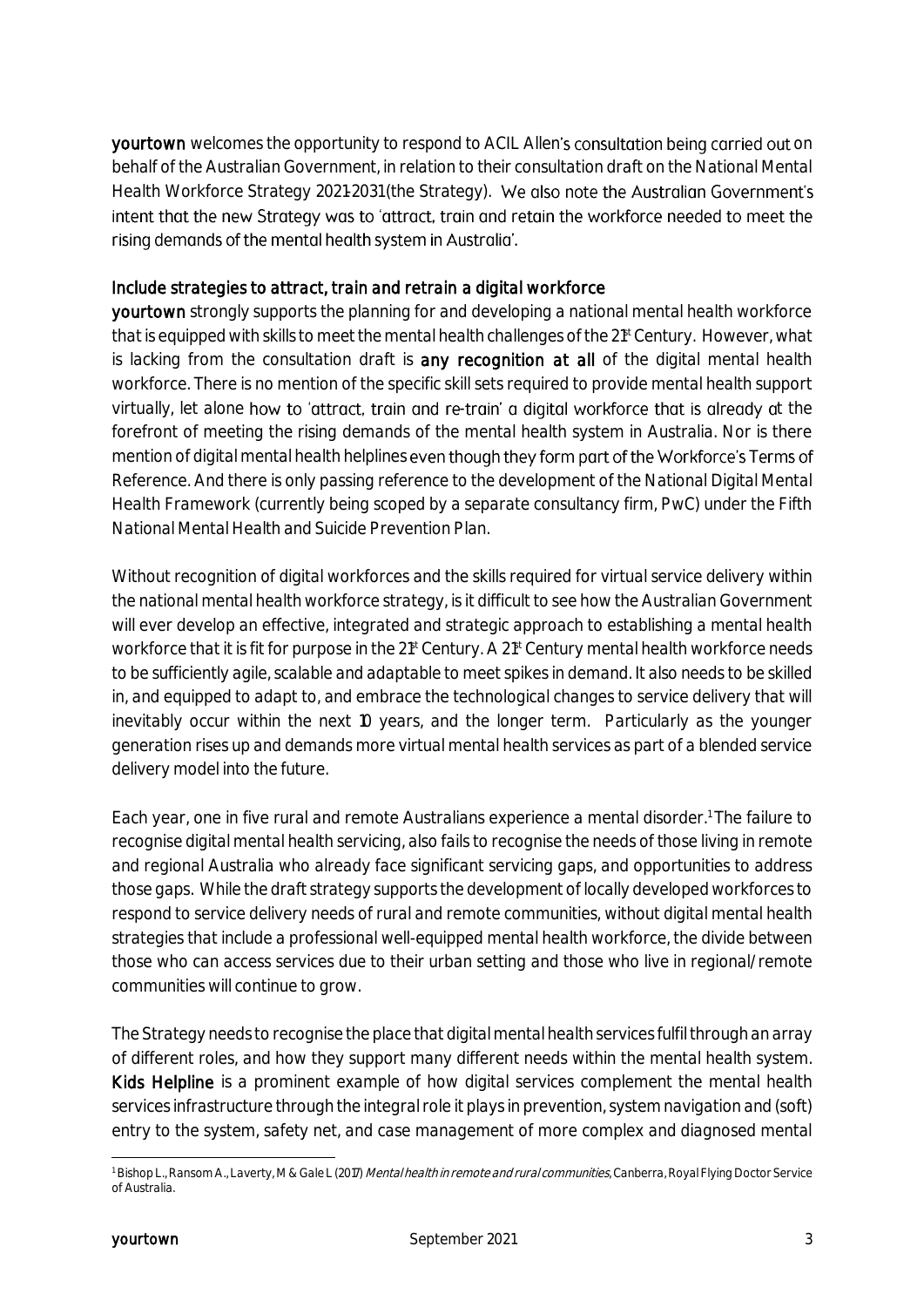health needs. Children and young people access **Kids Helpline** with a range of needs including oneoff and ongoing, low, moderate and severe needs, including mental health, emotional wellbeing, family relationships, suicide-related concerns, and self-harm concerns. The workers supporting these vulnerable young people must be recognised as an essential and vital element of the workforce strategy.

Digital services are highly scalable and complementary services that also support established face to face services, including services provided by emergency departments. During COVID-19 yourtown demonstrated the agility and scalability of its virtual services through its Kids Helpline response when faced with a spike in demand for its online services. The only way Australia will have the confidence and certainty that at a time of crisis, there is a mental health workforce available to support their needs, is by having a foundational infrastructure and elements in place to support a digital workforce to meet additional demand. Foundational elements include: an existing stable and skilled workforce, high quality digital practice models, scalable technology solutions and quality assurance/supervisory structures for a digital service model which can be replicated or expanded upon.

Recommendation 1: The Strategy must include recognition of the digital mental health workforce, including:

- Specific skills and capabilities required for digital mental health service delivery
- Education programs to build digital health capability in the mainstream mental health workforce to equip them with the right skills and knowledge to use digital tools and platforms effectively.
- Development of digital professional skills within Tertiary courses for degrees such as Psychology, Social Work and Counselling.
- Capability to quickly upskill and engage a digital workforce to respond to surges in demand associated with unexpected environmental crises, and
- Mechanisms to enhance integration between the mainstream and digital workforce to increase competency and agility across the digital and mainstream mental health workforce sector to deliver blended service delivery models where digital mental health services are used in conjunction with face to face services.

# Include strategies to attract, train and retrain a youth specialist mental health workforce

The draft Strategy also fails to take into consideration the National Youth Mental Health Workforce Strategy (2016-2020) developed by Orygen, the National Centre of Excellence in Youth Mental Health, and the need to ensure there is a sustainable and skilled youth mental health workforce both now, and into the future. <sup>2</sup>

There are strong arguments that support the need for a mental health workforce that is equipped to respond to young people and their mental health needs. This includes: the scale and extent of mental ill-health amongst young people; low rates of help-seeking behaviour by young people and emerging evidence as to how this can be improved; emergence of more effective and targeted

<sup>-</sup><sup>2</sup> Orygen (2016). National Youth Mental Health Workforce Strategy[. Orygen-National-Youth-Mental-Health-Workforce-Stra.aspx](https://www.orygen.org.au/About/News-And-Events/Orygen-Workforce-Strategy/Orygen-National-Youth-Mental-Health-Workforce-Stra.aspx#:~:text=The%20National%20Youth%20Mental%20Health%20Workforce%20Strategy%20(2016%2D2020),are%20experiencing%20mental%20ill%2Dhealth.)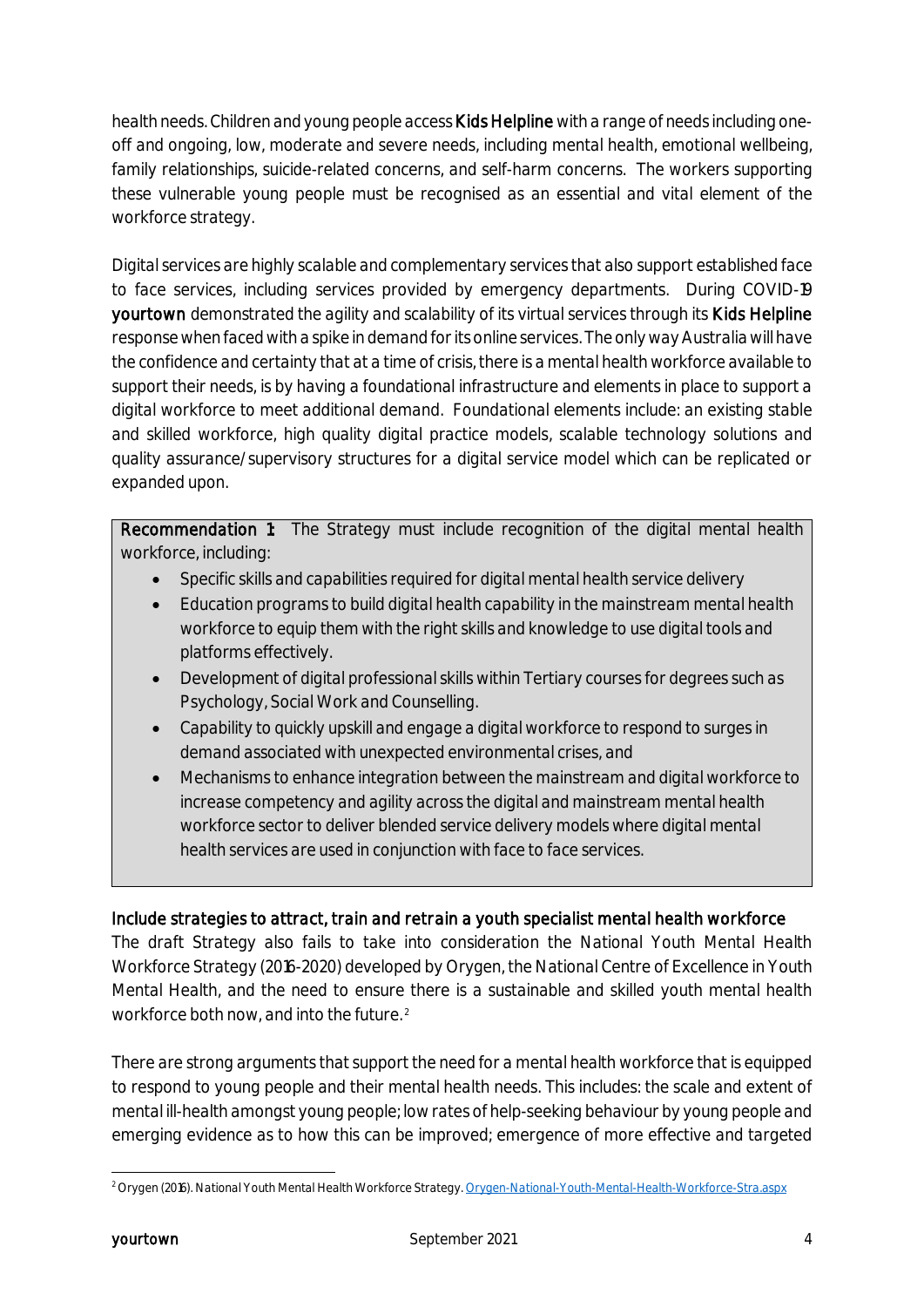youth-specific treatment models of care; evidence of difficulties recruiting skilled workers (particularly GPs and psychiatrists) who are confident, or enjoy working with young people in youth mental health services; and the broadening concept of the 'youth mental health workforce'.<sup>3</sup>

Approximately 25% of young people aged 16-24 aged 16-24 experience mental ill-health.<sup>4</sup> Kids Helpline is a child and youth specific support and counselling service delivered by yourtown. Responding to concerns children and young people have in relation to their mental health and wellbeing is a major area of Kids Helpline's work, with suicide as the third most common reason for making contact. In the first six months of 2021, Kids Helpline answered 1,788 more contacts from children and young people related to suicide concerns than compared to the first six months of 2020. This figure equates to 69 times per week a child or young person is making contact with Kids Helpline's professional counsellors about suicide. Since the onset of COVID-19, demand for our services has kept increasing. The number of answered contacts requesting counselling support from four age cohorts - 5-9 years of age, 10-14 years of age, 15-18 years of age, and 19-25 years of age, all increased in the first half of 2021 compared to the first half of 2020. Each age group has listed mental health concerns as the top reason for making contact with Kids Helpline, while selfinjury/self-harm for 15-18 year olds has crept into the top 5 reasons for contacting Kids Helpline, increasing by 34% from 1,217 to 1,635 over the first six months of 2021 compared to the first six months of  $2020<sup>5</sup>$ 

Despite this, the draft Strategy provides no recognition or specific skills, or specialist understanding to respond to key cohorts, such as youth. In order to meet the mental health demands of the next generations of Australians, the Strategy must address the need for specialist skills, both within the mainstream and digital mental health workforce required to respond to the mental health needs of children and young people.

Recommendation 2: The Strategy must address requirements to attract, train and re-train a national youth mental health workforce that is equipped to work in digital and mainstream service delivery to support the mental health needs of young people, and specific youth cohorts (including LGBTQIA+ and Aboriginal and Torres Strait Islander young people). This should include adoption of strategies articulated under the National Youth Mental Health Workforce strategy, such as development of:

- A capable and skilled youth mental health workforce, and
- A sustainable and qualified professional youth mental health workforce that is innovative, and adaptive.
- A workforce which is enabled and equipped to provide  $24x7$  servicing  $-$  in line with the needs of children and young people and the realities of the digital environment.

# Develop the Strategy in consultation and co-design with young people

**<sup>-</sup>**<sup>3</sup> *Ibid,* Orygen (2016).<sub>..</sub>pg 7

<sup>4</sup> Mission Australia and Black Dog Institute (2017), Youth Mental Health report: Youth Survey 2012-16.

<sup>5</sup> [https://www.yourtown.com.au/media-centre/increase-young-children-contacting-kids-helpline](https://protect-au.mimecast.com/s/-7YYCZY12ACPrQ4Ujvc91?domain=yourtown.com.au)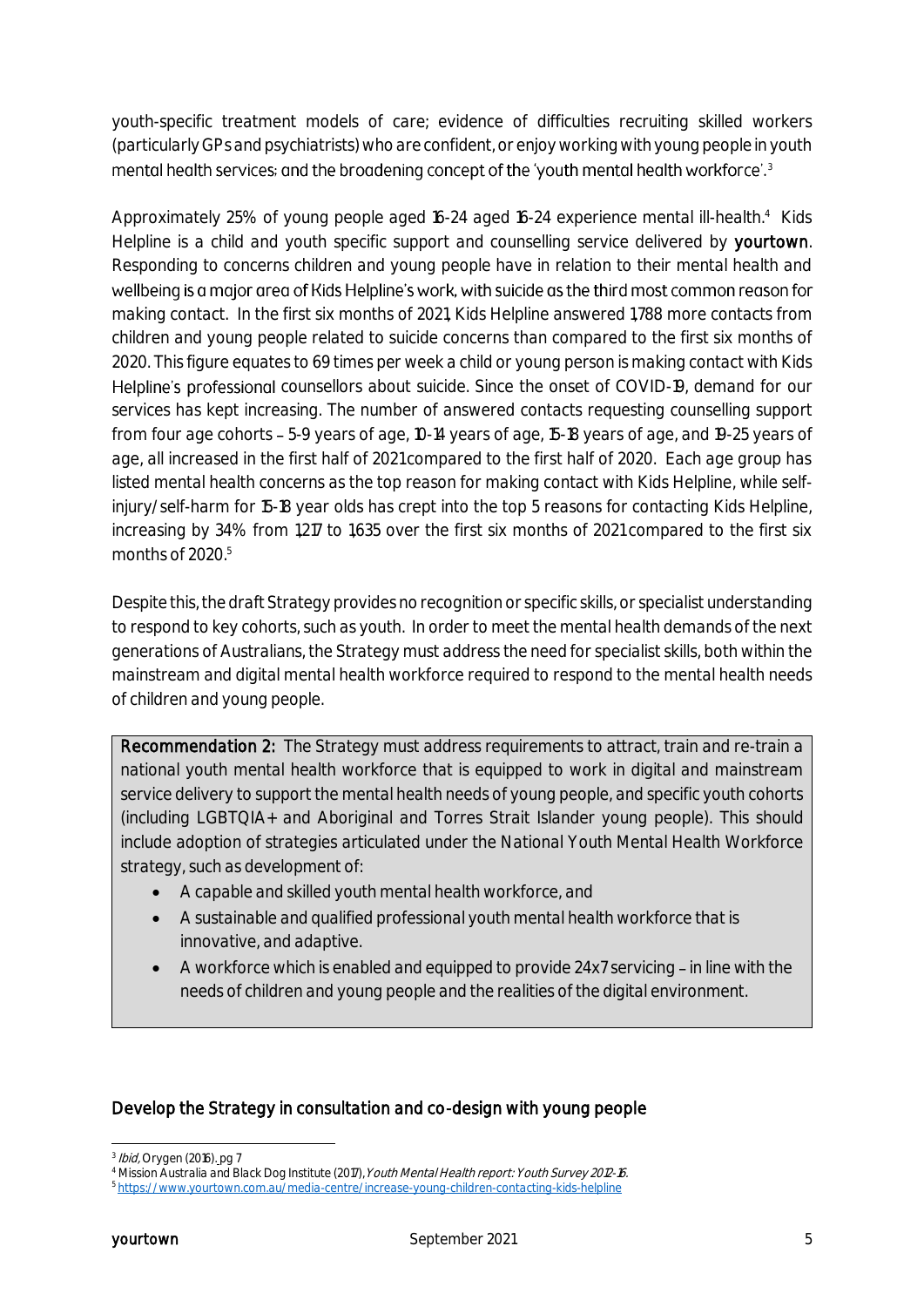Given the significant numbers of young people needing and accessing mental health services, the lack of representation by youth mental health organisations (such as Headspace, or Kids Helpline) on the Taskforce, and absence of consultation with young people is alarming.

Recommendation 3: The voices of children and young people must inform the Strategy, and those with lived experience should be involved in co-design of the final version.

Consultation with young people about problems within the mental health system is critical to identifying and addressing failings within our current mental health workforce capability to engage with youth and their mental health needs. 'Nothing about us, without us' should be the central premise underpinning the Strategy. It is essential that the voices of children and young people with mental health concerns inform both its development and design. Without their voices, and understanding their needs, Australia will inherit a mental health workforce that is ill-equipped to meet the mental health concerns of current and future younger generations, and may ultimately do more harm than good.

#### What yourtown has learned from young people about mental health services and practice

From our engagement with young people, yourtown has listened to children and young people about what they want and need from mental health services. yourtown recently conducted a national survey of over 3,500 young people aged 15 to 25 regarding what they wanted to tell government and policy makers was important to them, including in relation to mental health (May 2021, yourtown Your Voice project). The experience of young people seeking mental health support was varied. While many young people had positive experiences, over half the young people consulted had experiences of very poor engagement with mental health practitioners due to their lack of capability or skills to work with young people. These poor experiences often left them without the help they needed, or led them to exiting mental health support early, or in some cases, refuse to seek help ever again in the future. This is what they said:

"My experience with mental health services was very dissatisfying. They didn't establish a secure trust in the client (me) therefore I was unable to share my struggles as I didn't trust [the] therapist. I have been dealing with many mental health issues with little help as I now refuse to get counselling because it is a waste of my time as I have never improved."

"As in, rather than helping me, they would make me angry, hurt, defensive and unheard. I had suicidal thoughts and never felt comfortable enough to tell any of them. At the hour mark I'd be kicked out, even if I was in clear distress. And I would often feel worse after going. Often I would have suicidal thoughts as a result of the sessions."

Young people told us how they often felt judged by mental health practitioners; that their mental health issues were minimised, and, in some cases, were told that they were "manipulative "or "putting it on". This is what they said:

"A former psychologist also told me I should hide my ADHD from society because "it's not polite to talk about" and compared it to my being bisexual, which he also obviously thought I should hide."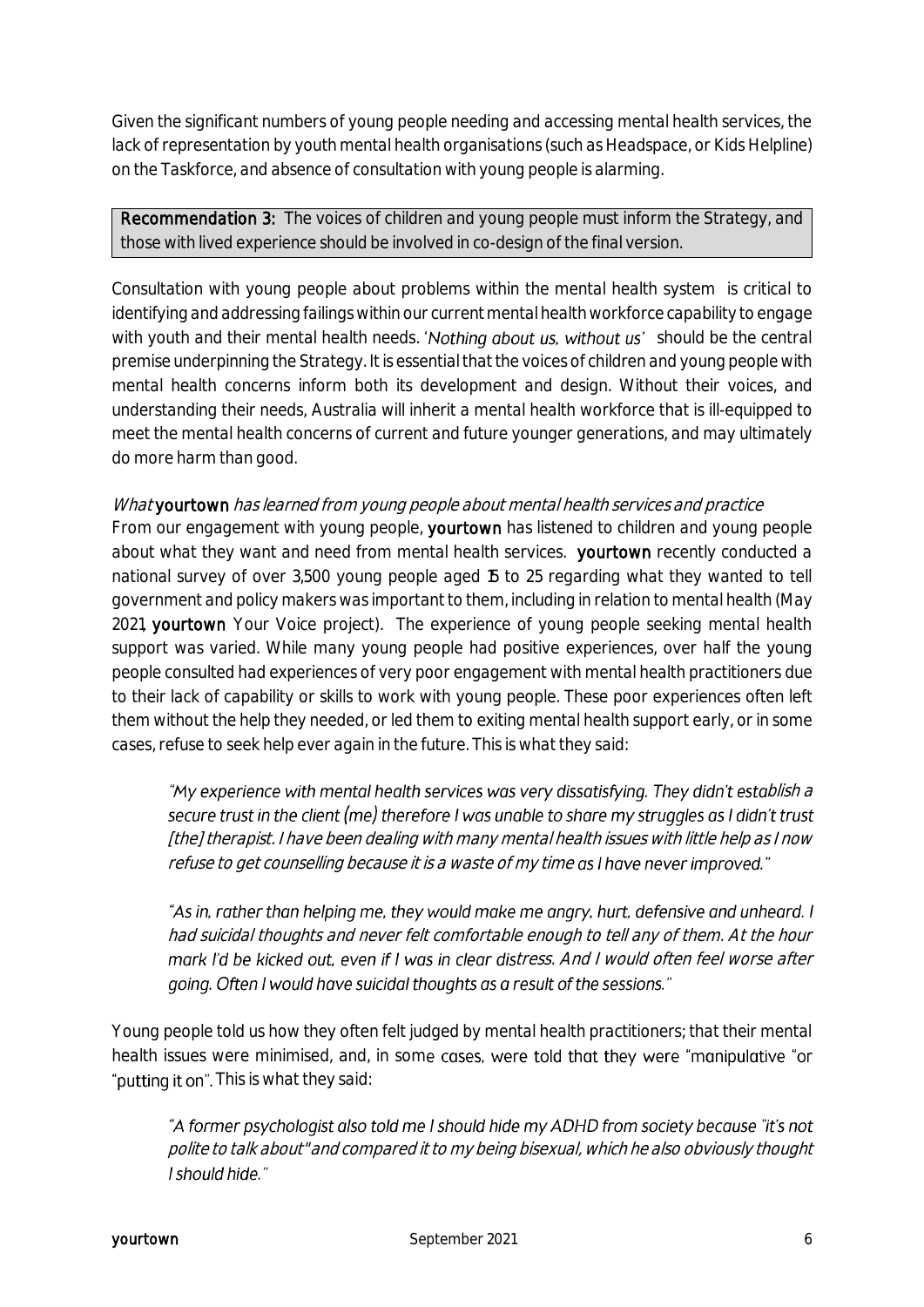"I remember one of the psychologists even accused me of attending for "fun". And that maybe I didn't need to go. I had seen her all of two times. I knew I had depression and anxiety (and have since been diagnosed). It felt like a slap in the face to be dismissed like that"

"An enormous waiting list to see a psychiatrist, limit on amount of psychology sessions (even for people with severe issues), high prejudice among mental health workers (a GP did not want to look into my dizziness, fainting and tiredness because they thought my physical symptoms were due to anxiety. I pushed for a blood test and turns out I was iron deficiency. Their only comment was "so you weren't making it up")"

"haven't been able to find a psychologist in months as they are all booked out. Most of my psychologists have been good but a few have been bad, and they made me feel guilty and bad for feeling what I'm feeling"

For many young people the dependence on the public or free mental health system has also meant they have had limited choice of therapist or therapeutic style available to support them and they found this very distressing. This often led to a less than satisfactory rating of the service they received. This is what they said:

"Government-funded mental health support has provided me with the bare minimum to not be dead. I have spent years with [public] health where I have been managed on a crisis basis rather than given any form of actual treatment"

"You had to go through constant intrusive surveys in a public area. I had to wait months and months to see anybody, and that's if the appointment wasn't cancelled last minute. I was constantly getting handed off to inexperienced psychologists/ councillors just about every year. And they were absolutely terrible"

"I've struggled finding adequate and quality mental health that's bulk billed and worth qoing to.'

Young people also regularly outlined how they felt misunderstood or misdiagnosed leaving them battling to receive support. This is what they said:

"I was quite suicidal a couple years back and was interviewed for different support groups. They deemed me not suitable, but I feel as though I were and didn't particularly understand me during the interviews.

"I attended ... counselling sessions upon the advice of my doctor. Whilst the sessions were helpful, I am disappointed that no one picked up on my depression. It remained undiagnosed for another 6 months after my final session, in which time my mental health had plummeted."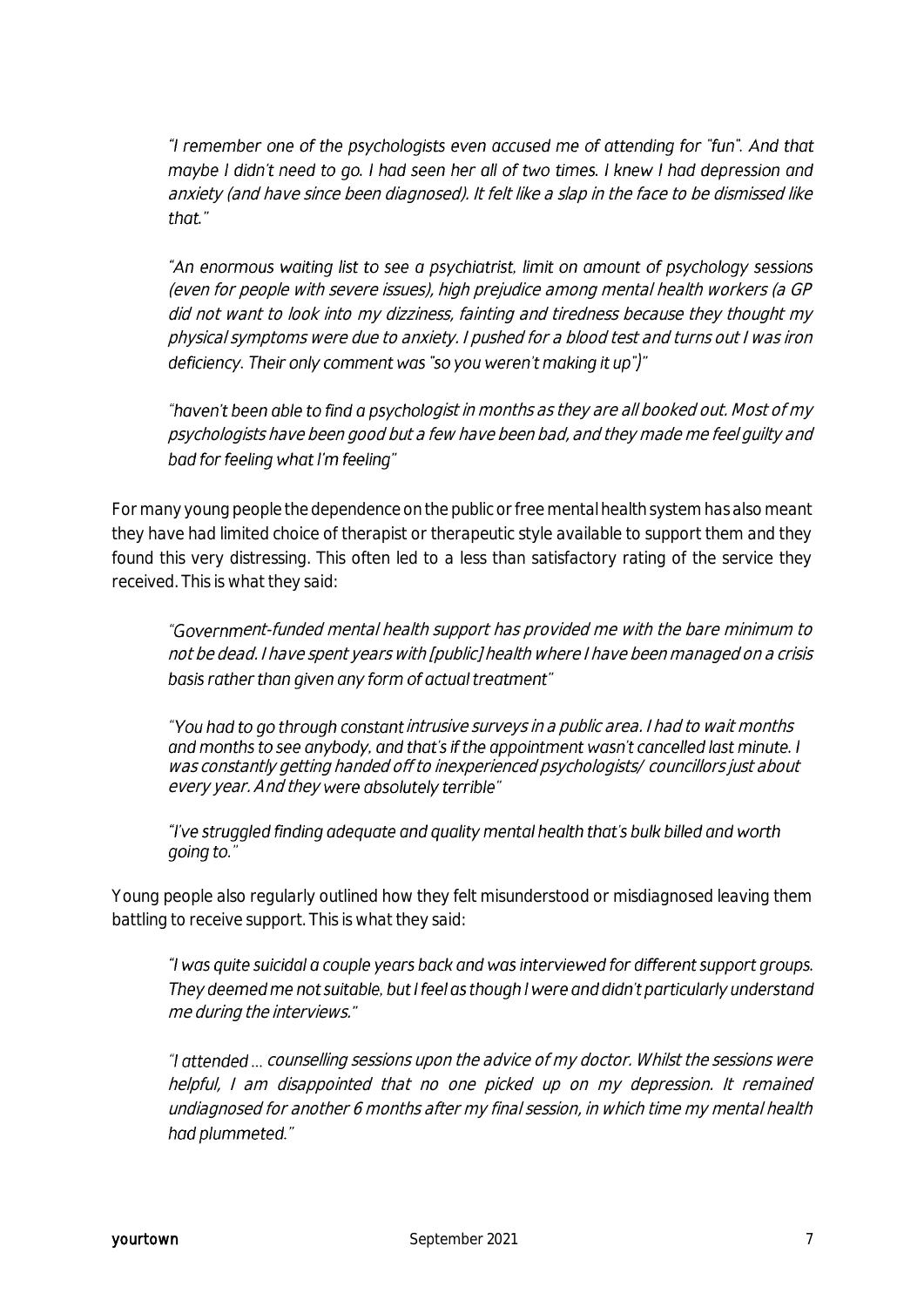"I tried to tell my doctor about being depressed and having social anxiety over the last 3 years. He told me it was just grief because my Mum died two months ago, and then gave me breathing exercises which give me panic attacks.

Many young people also felt that despite seeking help it had done little to assist them, with many perceiving it made them worse. For some this lack of support or sense of being taken seriously resulted in young people giving up on seeking help. This is what they said:

"The people I saw didn't help anything, if anything they made some stuff worse."

"The Mood Team provided no support after my discharge from Hospital due to an eating disorder. The public hospital kept me in the medical ward due to their being no beds on psychiatric, then discharged me without any psychiatric admission"

"I saw a psychologist and I just spoke to her and I didn't get help or strategies to help my anxiety"

"There were very empty answers that didn't help even though it seemed the person was trying to help. Each time I talked to this service I got the same reaction and that calmed me down temporarily. The service made me feel as if my mental health was not taken seriously and my problem was 'dumbed down'."

"I've gone through many therapists and none of them could help me. I've just given up now."

I have chronic mental health issues. I have found that it is very hard to get required hospital admissions as I am often [not] acute enough for the public hospital but too acute for the private hospitals. I find that the private supports are a lot harder to access but for the illnesses that I have they are better at supporting.

For those living in rural and remote areas there was often the feeling that they only received a substandard service, and many practitioners did not have adequate training or knowledge or their specific issues. This is what they said:

"I live in rural Victoria, not many services available and no one is trained to deal with more severe mental illness, I have been passed around to many people without receiving real help or been taken seriously, as no one knows how to manage my disorder"

"Having access to a psychologist that suited me close to my regional town was impossible, I didn't even utilise all my free sessions because this person told me to just get off my phone and all my problems will be solved instead of taking the time to get to know me.

Young people also highly valued youth specific services and found the support their offered welltailored to their needs. This is what they said: